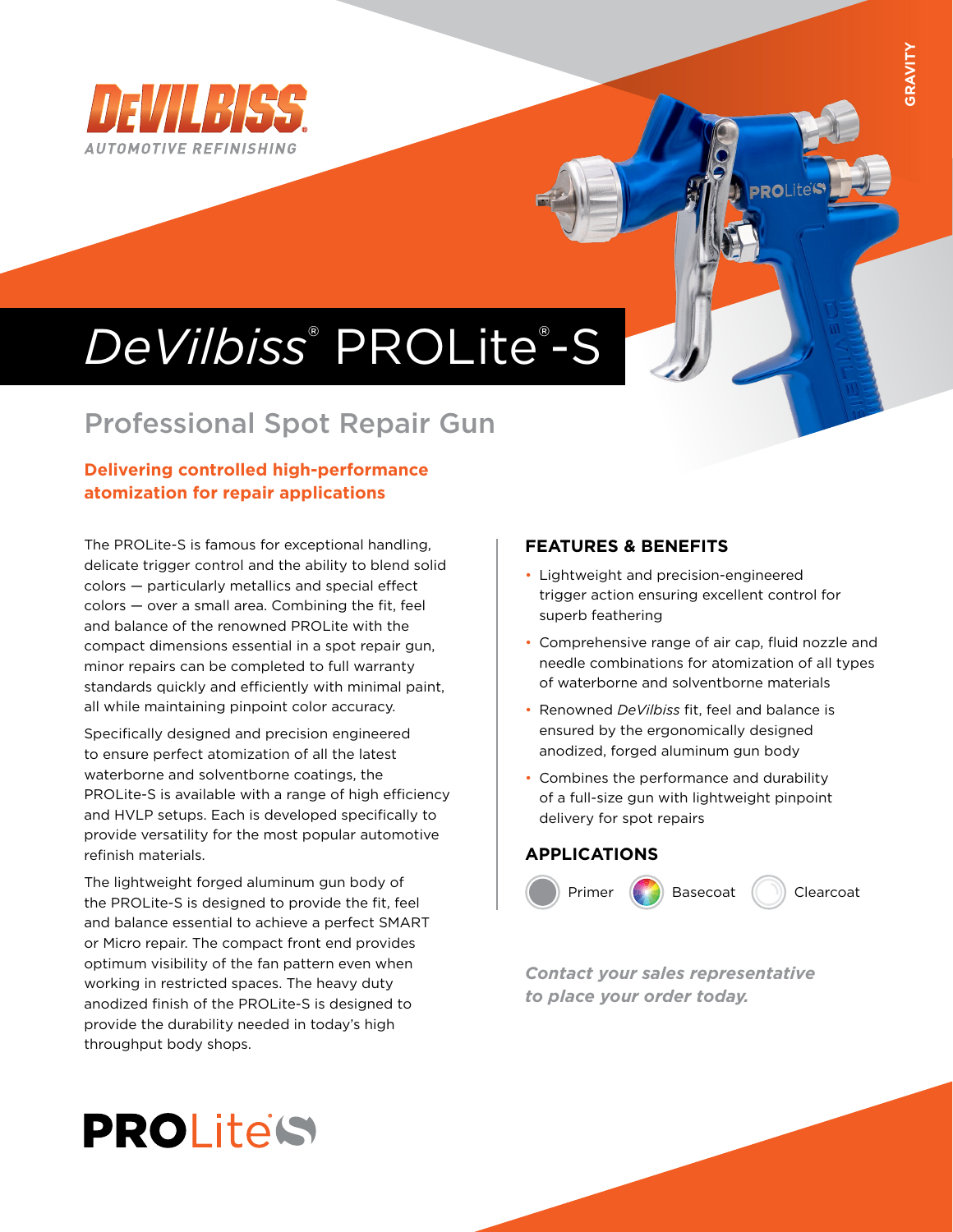# PROLite's

#### **Specifications**

| Weight (gun only)                                   | 395a                       |
|-----------------------------------------------------|----------------------------|
| <b>Gun Body</b>                                     | <b>Anodized Aluminum</b>   |
| <b>Air Cap</b>                                      | <b>Plated Brass</b>        |
| <b>Air Cap Retaining</b><br><b>Ring &amp; Knobs</b> | Clear Anodized<br>Aluminum |
| <b>Fluid Nozzle</b>                                 | <b>Stainless Steel</b>     |
| <b>Fluid Needle</b>                                 | <b>Stainless Steel</b>     |
| <b>Air Inlet Thread</b>                             | 1/4" Universal             |
| <b>Service Bulletin</b>                             | SB-E-2-998                 |
|                                                     |                            |

#### **Top Assembly Part Numbers**

| Part<br><b>Number</b> | <b>Description</b>                                        | Air<br>Cap              | <b>Nozzle</b><br><b>Size</b> | <b>Material Cup</b> |
|-----------------------|-----------------------------------------------------------|-------------------------|------------------------------|---------------------|
| 905081                | PROLite-S Gravity HVLP & High Efficiency<br>Micro Gun Kit | MC1,<br>HVS             | 0.6 <sub>mm</sub>            | 125ml, Acetal       |
| 905082                | PROLite-S Gravity HVLP & High Efficiency<br>Gun Kit       | HV5.<br>TE <sub>5</sub> | 1.0 <sub>mm</sub>            | 125ml. Acetal       |



| Air Cap         | <b>Atomization Type</b> | <b>Applications</b> | Recommended<br><b>Inlet Pressures</b> |            | Max Air<br>Consumption |             | <b>Fan Pattern Size</b> |          | <b>Nozzle Sizes</b> |
|-----------------|-------------------------|---------------------|---------------------------------------|------------|------------------------|-------------|-------------------------|----------|---------------------|
|                 |                         |                     | PSI                                   | <b>BAR</b> | <b>SCFM</b>            | <b>SLPM</b> | in                      | mm       |                     |
| TE5             | <b>High Efficiency</b>  | Repair              | 29                                    | 2.0        | 3.5                    | 100         | $4.0 - 7.0$             | 100-180  | $0.8$ mm- $1.4$ mm  |
| HV <sub>5</sub> | <b>HVLP</b>             | Repair              | 29                                    | 2.0        | 4.8                    | 135         | $2.5 - 6.5$             | 60-160   | $0.6$ mm- $1.4$ mm  |
| MC1             | <b>High Efficiency</b>  | Repair              | 15                                    | 1.0        | 1.8                    | 50          | $.25 - 1.0$             | $6 - 25$ | 0.6 <sub>mm</sub>   |
| RS1             | <b>High Efficiency</b>  | Repair              | 29                                    | 2.0        | 1.9                    | 55          | $1.0 - 2.0$             | 25-50    | $0.8$ mm- $1.4$ mm  |

Refer to *autorefinishdevilbiss.com* for a complete listing of approved areas and requirements for regulatory compliance.

### **Table 1: Parts & Accessories**

| Part<br><b>Number</b> | <b>Description</b>                             | Part<br><b>Number</b> | <b>Description</b>                                           |
|-----------------------|------------------------------------------------|-----------------------|--------------------------------------------------------------|
| 905316                | TE5 Air Cap with Retaining Ring Assembly       | 905321                | Micro Fluid Nozzle 0.6mm                                     |
| 905313                | HV5 Air Cap with Retaining Ring Assembly       | 905325                | PROLite-S Micro Fluid Needle for 0.6mm Nozzle                |
| 905314                | MC1 Air Cap with Retaining Ring Assembly       | 905279                | PROLite-S Spray Gun Repair Kit                               |
| 905315                | RS1 Air Cap with Retaining Ring Assembly       | 905307                | Torx & Flat Blade Screwdriver for                            |
| 905317                | 0.8mm Fluid Nozzle                             |                       | Trigger & Needle Packing                                     |
| 905318                | 1.0mm Fluid Nozzle                             | 803291                | HAV-555 - Air Inlet Adjustment Valve<br>with Digital Readout |
| 905319                | 1.2mm Fluid Nozzle                             | 180089                | HAV-511 - Air Inlet Adjustment Valve                         |
| 905320                | 1.4mm Fluid Nozzle                             |                       | with Analog Readout                                          |
| 905323                | PROLite-S Fluid Needle for 0.8 & 1.0mm Nozzles | 905311                | Acetal Gravity Cup - 125ml                                   |
| 905324                | PROLite-S Fluid Needle for 1.2 & 1.4mm Nozzles | 802206                | DPC-23 - DeKups <sup>®</sup> Adaptor                         |
|                       |                                                | 803747                | SNF-23 - SNAP N FLOW" Adaptor                                |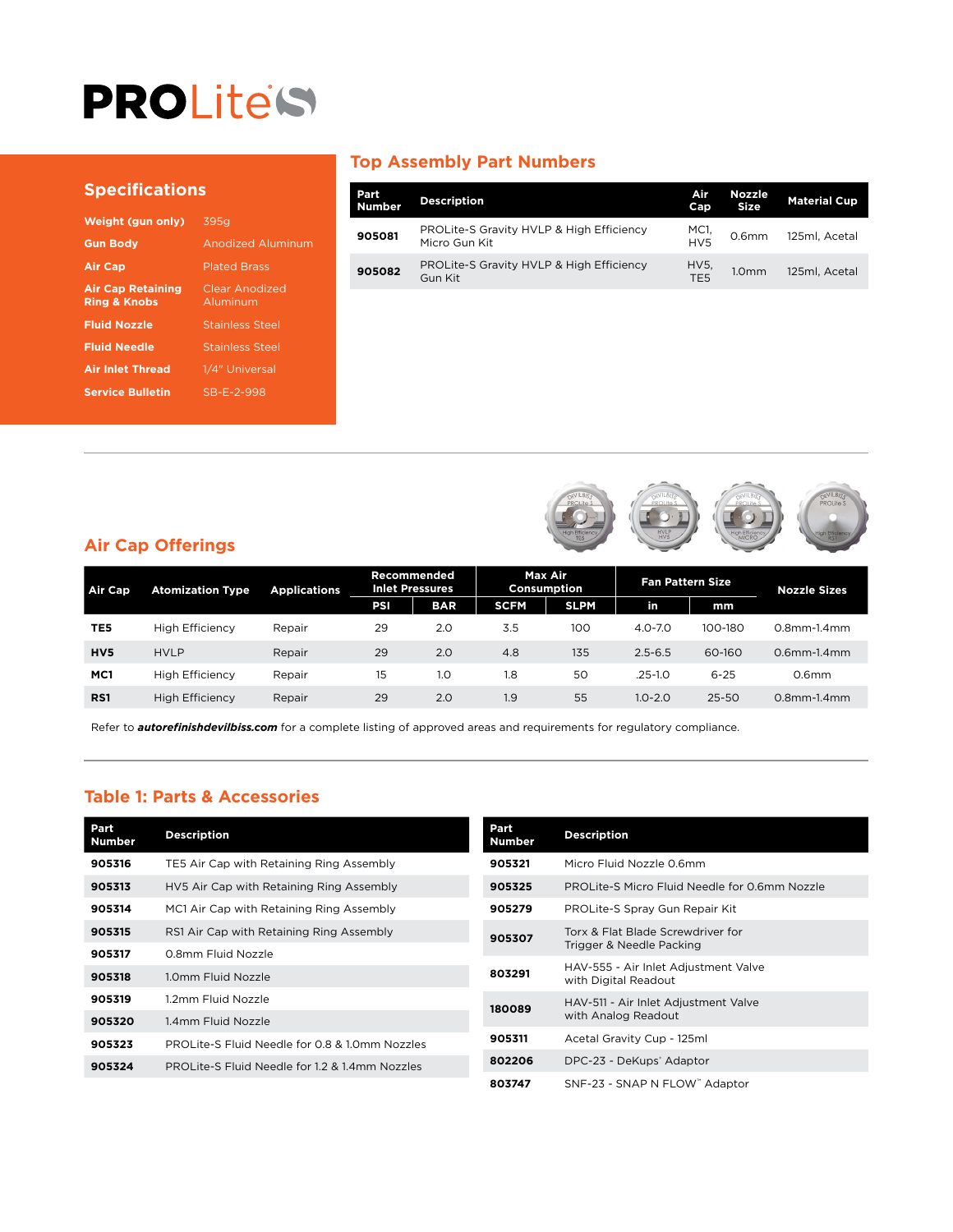| DeVilbiss® PROLite-S Exploded Reference Legend |  |  |
|------------------------------------------------|--|--|
|                                                |  |  |

| Reference | <b>Part Number</b> | <b>Description</b>       | QTY | Reference | <b>Part Number</b>       | <b>Description</b>            | QTY |
|-----------|--------------------|--------------------------|-----|-----------|--------------------------|-------------------------------|-----|
|           | See Table 1        | Air Cap & Retaining Ring |     | 12        | 905326                   | Spreader Valve Assembly       |     |
|           | See Table 1        | Fluid Nozzle & Separator |     | $13*$     | 905294                   | Packing, Spring & Packing     |     |
| 3*        | 905322             | Separator (kit of 5)     |     |           |                          | Nut Kit                       |     |
| $4*$      |                    | Body Bushing Seal        |     | 14        | 905293                   | Air Valve Assembly            |     |
| 5         | 905300             | Body Bushing & Seal      |     | $15*$     |                          | Trigger Stud Screw (T20 Torx) |     |
|           |                    |                          |     | $16*$     |                          | Trigger Stud                  |     |
| 6         | See Table 1        | <b>Fluid Needle</b>      |     | 17        | 905298                   | Trigger, Stud & Screw Kit     |     |
| $7*$      |                    | Needle Spring            |     |           |                          |                               |     |
| $8*$      |                    | Needle Spring Pad        |     | 18        | 905295                   | Stud & Screw Kit (kit of 5)   |     |
| 9         |                    |                          |     | $19*$     | $\overline{\phantom{a}}$ | Circlip                       |     |
|           | 905304             | Fluid Adjusting Knob     |     | $20*$     |                          | Spreader Valve Pin            |     |
| 10        | 905299             | Spring & Pad (kit of 3)  |     |           |                          |                               |     |
| $11*$     |                    | Spreader Valve Seal      |     | $21*$     | 905278                   | Airflow Valve                 |     |

\* 905279 - Spray Gun Repair Kit contains all the parts indicated with an asterisk



*For a full detail exploded view, please reference the PROLite-S service bulletin SB-E-2-998*